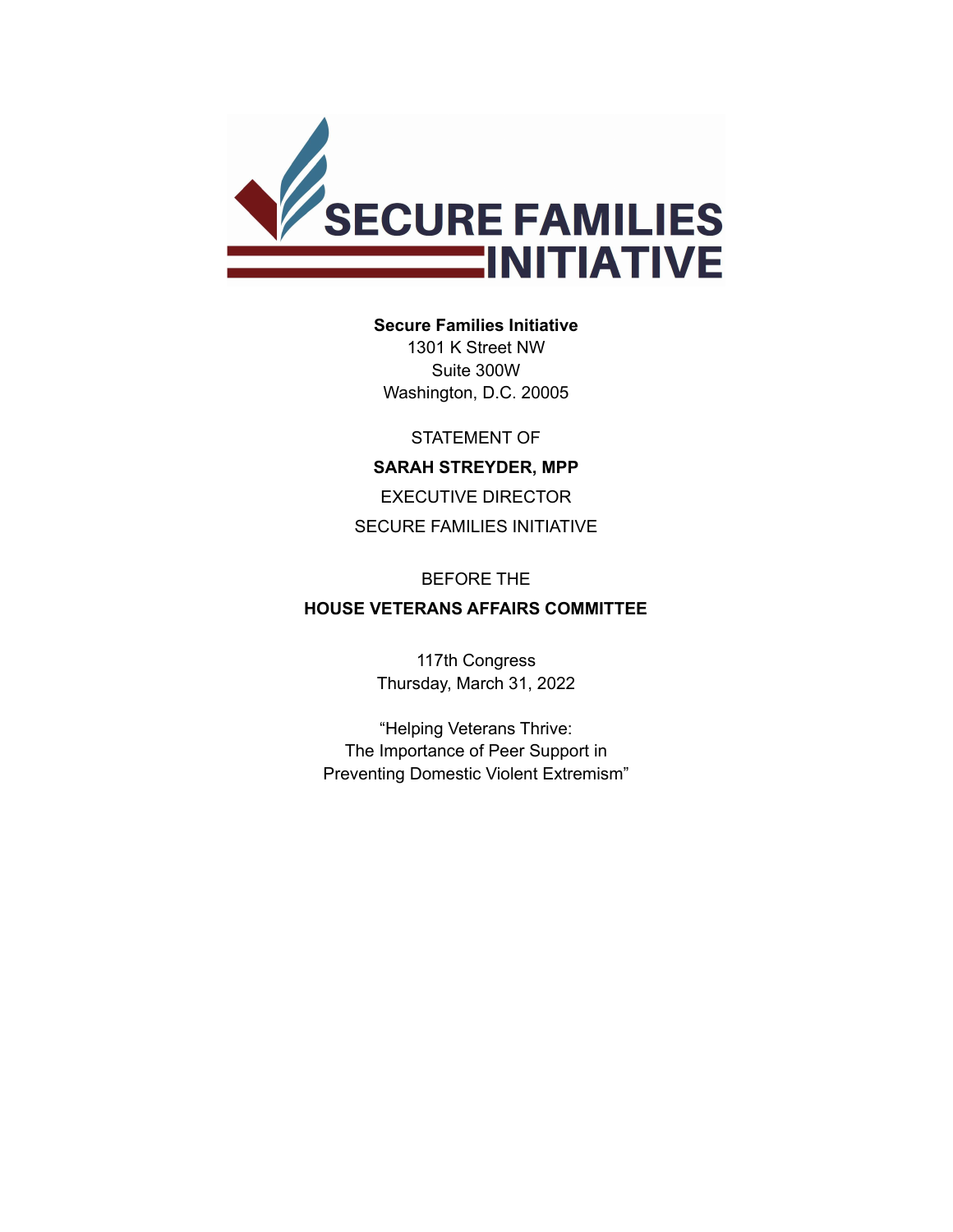#### **Secure Families Initiative (SFI)**

Secure Families Initiative (SFI) is a nonpartisan 501(c)(4) nonprofit that trains and mobilizes military families to be voters and advocates on issues that impact them and their communities. We especially encourage military family members to get involved in issues related to foreign policy and national security, as military families know better than most the consequences than wars abroad have here at home.

SFI regularly partners with its sister organization, Secure Families Foundation (SFF): a nonpartisan 501(c)(3) nonprofit that educates military families and civilian supporters on the ways in which foreign policy impacts the military community.

Neither organization receives funding from the U.S. government or any foreign entity.

### **Sarah Streyder, MPP**

Sarah Streyder is an advocate, organizer, and proud military spouse who is committed to helping other military partners and family members raise their voices on policies that affect their lives – especially on national security issues. In 2020 she founded the Secure Families Initiative, and she continues to lead the organization as its Executive Director today. Under Sarah's leadership, SFI has grown to represent tens of thousands of members stationed around the world. She has appeared on CNN, Fox News, CBS, and the New York Times to share military family perspectives on current events.

Sarah began her career working for the White House's correspondence office. She later joined the Department of Commerce's legislative affairs team, where she helped coordinate administration-wide strategy on trade policy. In 2017, Sarah moved to join her then-Air Force (now Space Force) spouse stationed in Nebraska, where she spearheaded outreach efforts for the education nonprofit Stand For Schools, expanding the organization's budget and network of partnerships. In 2018, Sarah organized a new, nonpartisan coalition of diverse stakeholders in North Omaha to register and turn out voters from historically underrepresented communities.

Sarah now lives in Virginia and was recognized as the 2022 Armed Forces Insurance Space Force Spouse of the Year. She also has a Master's in Public Policy from Cambridge University, with a focus on international human rights.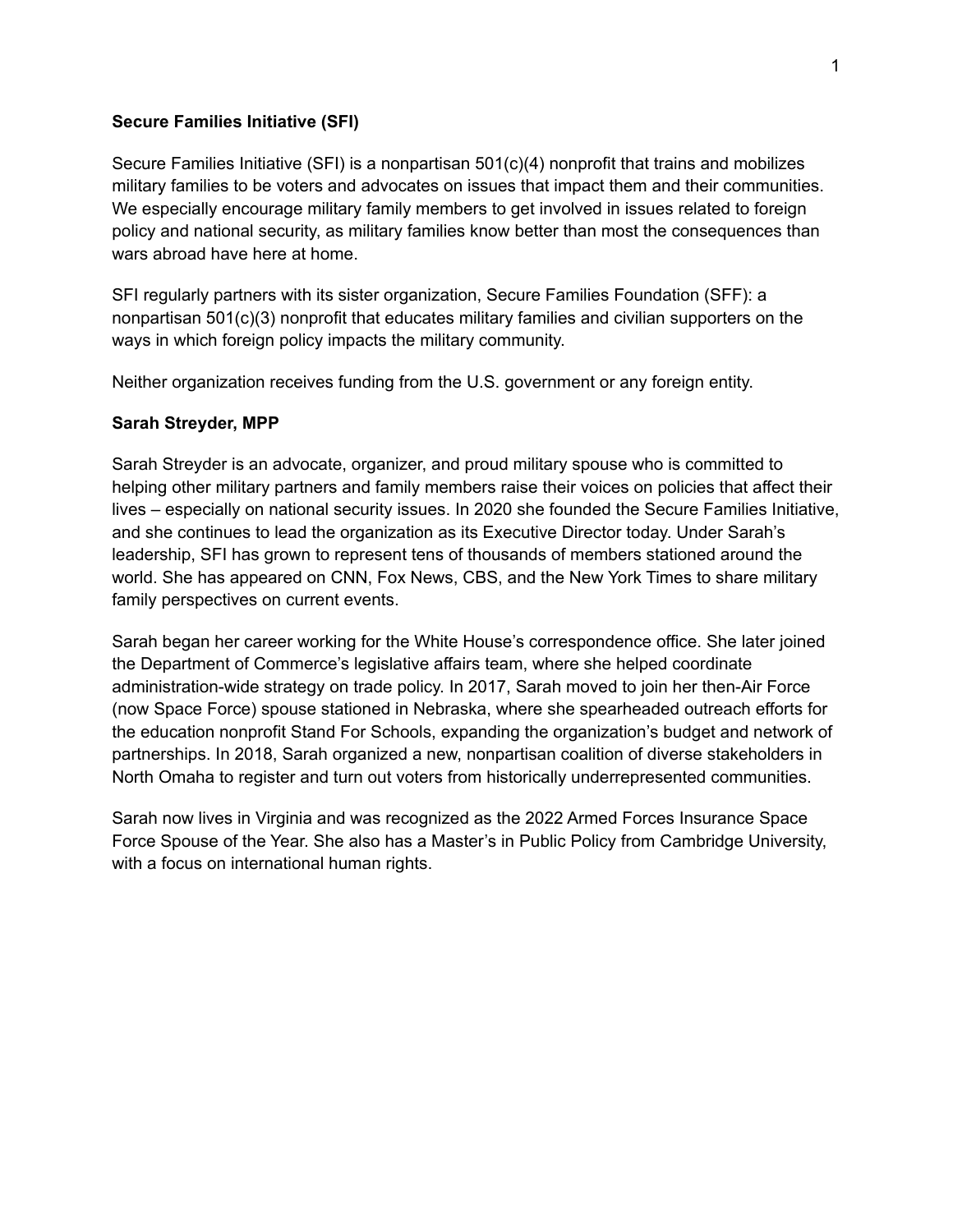Chairman Takano, Ranking Member Bost, and Members of the House Veterans' Affairs Committee – thank you for inviting the Secure Families Initiative (SFI) to submit testimony on supporting veterans and preventing violent extremism.

The topic of today's hearing has profound importance for our military and veteran community. When a service member or veteran adopts extremist views and resorts to political violence, it is us – their immediate loved ones – who are impacted first. Our safety is put at risk; our lives are turned upside-down; our dearest people we stand to lose. We deeply appreciate this committee including our voices in these deliberations, as no one is more personally invested in identifying solutions to this real and pressing problem than we are.

## **Key Points:**

- *The wartime operational tempo of the last twenty years has contributed to disillusionment.* Understanding this context is crucial to understanding risk factors related to political violence.
- *Veterans' interpersonal support networks are the first line of defense against violent extremism.* The partners, family members, and neighbors of veterans are uniquely influential stakeholders who must be incorporated into any prevention or rehabilitation strategies this Committee devises.
- *Voting and other forms of civic engagement provide peaceful alternatives to political violence.* This Committee should support efforts that train and inspire veterans to exercise their rights.
- *SFI stands ready to partner on this issue.* Our work and the work of other non-governmental partners should continue to inform this Committee's strategies.

# **Operational Tempo Increases Certain Risk Factors**

While U.S. foreign policy is not the jurisdiction of this Committee, SFI strongly encourages Members to reflect on how the wartime operational tempo of the last 20 years has contributed to the problem we are tackling today in order to more effectively structure solutions.

Many in this generation of veterans struggle with mixed emotions regarding the impact their military service had on the world, as well as its effects on their health and wellbeing (and that of their families). The conflicts that many veterans were sent to fight in were plagued by unclear and unmet goals. While public support of service members, veterans, and their families has remained high, a stark disconnect often emerged between how "progress" in war was communicated to the public back home, and how war felt to those on the ground.

Moreover, the last 20 years of overseas conflicts came at a high cost for military families. [Over](https://watson.brown.edu/costsofwar/costs/human/military/killed) 6,718 U.S. service members have been killed in [Afghanistan](https://watson.brown.edu/costsofwar/costs/human/military/killed) and Iraq. 1,645 experienced major limb amputations, and 328,000 suffered traumatic brain injuries between 2001 and 2015. These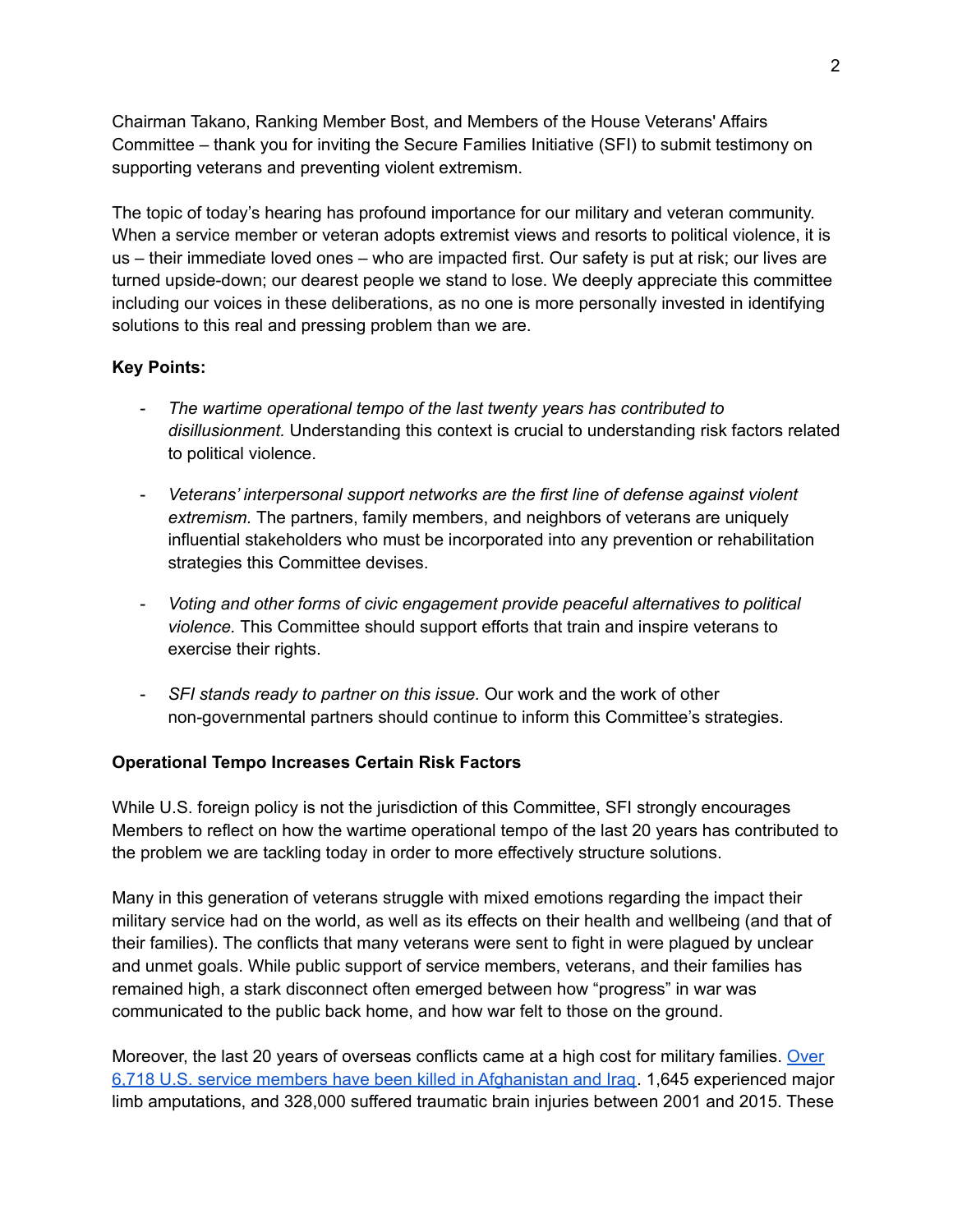statistics only begin to scratch the surface on the number of American lives that have been permanently altered by these wars.

Yet this country's discourse over war rarely acknowledges this high cost, and many veterans and their family members feel afraid to speak up for fear of having their patriotism questioned. Discouraging stakeholders from weighing in on decisions that directly impact them is a recipe for discontentment.

Veterans and their families deserve to be treated with honesty and respect. This includes a frank acknowledgement of the cost these wars continue to have on this community.

Key takeaway: *Understanding the legacy of wartime service is essential for veteran-serving institutions wanting to communicate effectively with their veteran clients*. Extremist groups are highly skilled at taking a veteran's justified grievances and inflaming them into calls to violence. Both government and society can disrupt this radicalization formula by listening empathetically when veterans share their experiences, accepting responsibility for the role we played in those policy decisions, and offering a supportive community.

Additionally, foreign policy makers who are outside this room must take note of how repeated conflicts without clear goals or adequate service support systems are breeding grounds for disillusionment and distrust among those who lose the most in these fights. As Congress weighs decisions over war and peace, Members must consider the full impact these choices will have on the people sent on these missions and the loved ones they leave behind.

### **Include Veterans Partners and Family Members**

When a veteran becomes radicalized toward political violence, the first people in the line of fire are their immediate loved ones. Through the course of our work, SFI has heard from partners, parents, and children whose lives radically changed when a veteran in their life embraced an extremist ideology.

Family members' proximity to veterans also makes them the first line of defense against radicalization. The interpersonal connections that partners, families, and neighbors have can complement formal, official channels of information and support.

This point is best understood through example. We heard from a military spouse who received a recruitment attempt from an extremist group on social media. Within minutes of her engaging with a Facebook post about a funny T-shirt slogan (not realizing the context behind the joke), a recruiter sent her a direct message asking if she wanted to meet and join their group. In other words, this extremist group used humorous, innocuous-seeming content to attract attention from military-connected individuals and pull them toward a sophisticated engagement ladder.

It is crucial for veterans and their loved ones to understand how digital recruitment works so they can detect efforts early. This goal could be partially accomplished through social media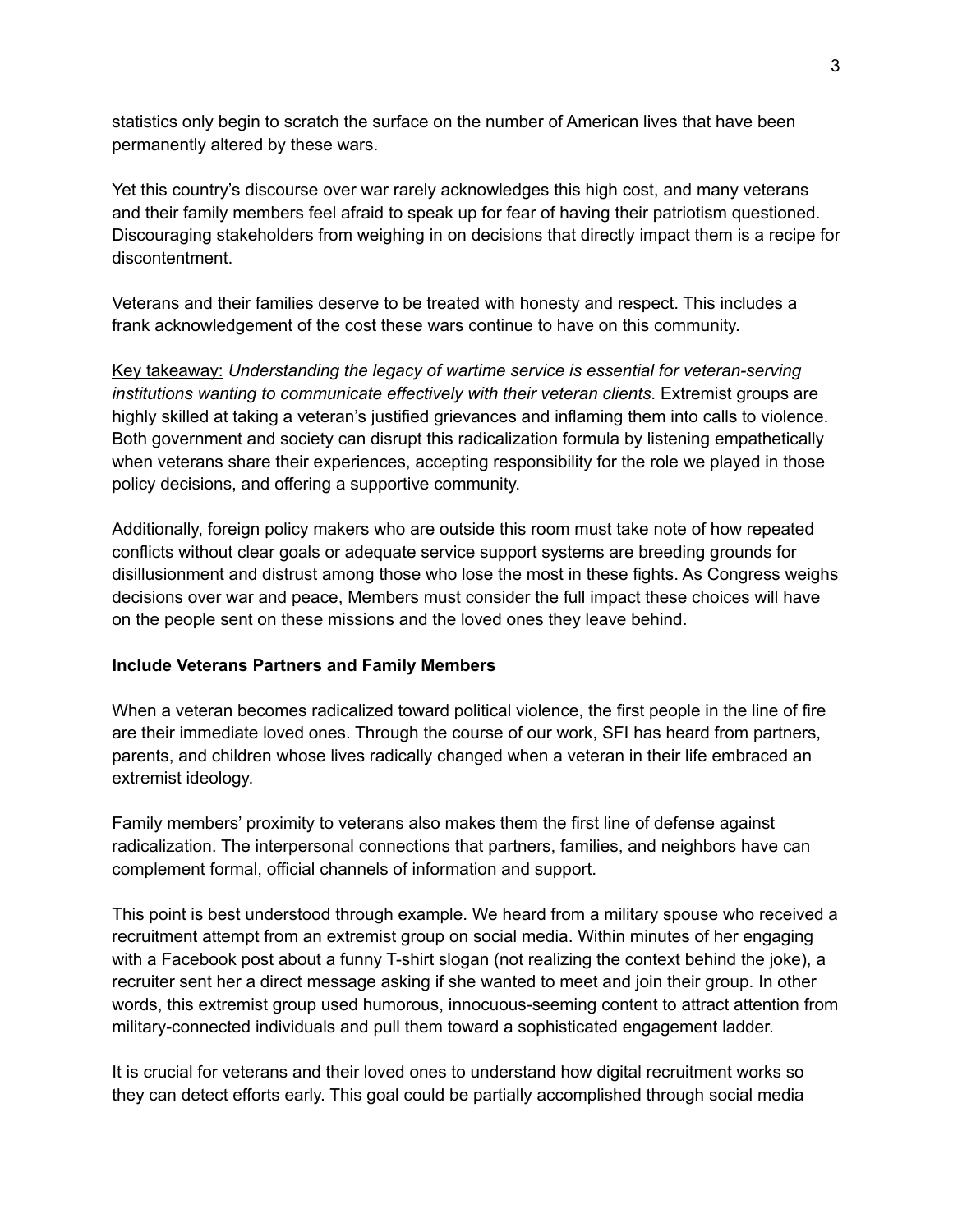literacy trainings during a member's time in service, then again during their transition out of service.

However, top-down approaches will only accomplish so much – any service member, veteran, or family member will tell you that official, mandatory trainings often have mixed degrees of impact at best. In fact, for some veterans who already have anti-government leanings, these strategies may even fan those flames.

That is why informal, peer-to-peer approaches are crucial to invest in as well. Those of us who are already within a veteran's informal sphere of influence are much more likely to succeed at recognizing when our loved one is considering violence and encouraging them otherwise.

Key takeaway: *Train the willing to engage the unwilling.* Equip veteran partners and family members with the tools they need to identify early risk factors and support loved ones in pivoting toward a non-violent direction.

## **Encourage Voting and Civic Engagement**

People are more likely to take on extreme tactics when they do not feel they have any other path available to them. Because the military lifestyle can impose unique limitations on a service member's ability to vote and participate in our democratic system in other ways, it is tragically unsurprising when a veteran emerges from their time in service feeling confused about how to address concerns or resolve problems through civic engagement, discouraged about being an outsider in a new community, and thus open to less peaceful alternatives.

According to the Federal Voting Assistance Program (FVAP), in 2020 there was a 27% [lower](https://www.fvap.gov/info/reports-surveys/2020-report-to-congress) voter [participation](https://www.fvap.gov/info/reports-surveys/2020-report-to-congress) rate among military voters compared to their civilian counterparts. Much of this deficit can be traced back to the unique obstacles that military voters face when trying to cast their ballots – international mail delivery delays and complicated residency questions are two common examples.

These challenges do not vanish when a service member leaves the military, either. Veterans with physical disabilities from their time in service can face accessibility barriers to both in-person and absentee voting methods. Even when voting is accessible, a veteran's motivation to participate may have already eroded from years of struggling to cast a ballot while serving.

Key takeaway: *Support voter outreach efforts.* This Committee should empower the Department of Veterans' Affairs (VA) to continue its existing efforts to expand voter registration information to their veterans. Members of this Committee should also share their insights regarding the challenges faced by military and veteran voters as Congress decides issues related to voting policy.

Beyond voting, other forms of civic engagement can also prove difficult for service members (and subsequently, veterans) to access. An active-duty lifestyle often entails frequent relocation for military families. It can be difficult for troops and their dependents to build close social and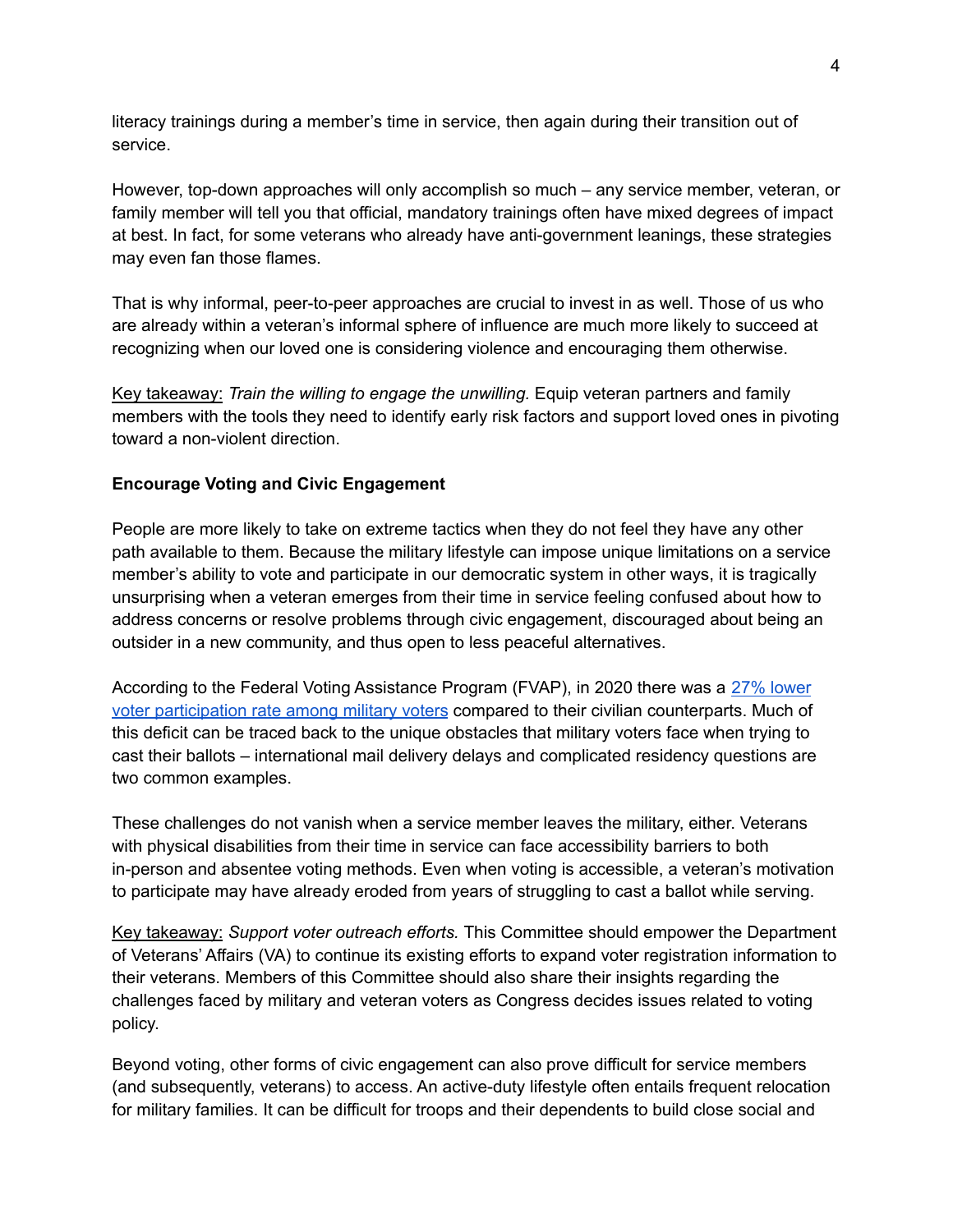political ties with their local communities when their assignment to an area may not last long. As a result, when a veteran leaves the service, they may feel detached from their civilian neighbors, unsure where and how to plug in with the social and political systems that can support them.

Additionally, there are important policy guardrails in place regarding troops and their ability to join in partisan activities during their time in the military. While the majority of these limits do not apply to a service member's partner or family, SFI has found many who still perceive social pressure to stay away from anything that feels "too political." As a result, when a veteran and their family members leave the service, the whole family unit may feel "behind the curve" regarding how to make their voices heard on issues they care about.

We all want veterans and their families to be able to fully exercise their First Amendment rights to free speech and petition the government. That is why it is important to clearly define the paths available to them during and after their military service, so they can peacefully participate in the democratic institutions they served to protect.

Key takeaway: *Support civic education.* This Committee should direct the VA to collaborate with the Department of Defense (DOD) by encouraging nonpartisan civic engagement to their clients and incorporating clear information regarding the rules into their training.

## **Learning from Non-Governmental Partners like SFI**

Preventing and reducing political violence among veterans will require a 360-degree approach where all affected parties work in tandem to tackle the problem. SFI is proud to be part of this team effort. Here is an overview of how our work contributes to inoculating veterans and families against political violence:

- *We defend and advance voting protections for military service members, veterans, and their families.* In 2020, SFI founded a nonpartisan Military Vote [Coalition](https://securefamiliesinitiative.org/military-vote-coalition/) with 23 veteran and military family-serving nonprofits to educate policymakers and the broader public about the military voting experience. This widespread collaboration has and will continue to raise awareness about how voting policies can better account for the lived experiences of the military community.
- *We help military service members, veterans, and their families navigate voter registration and ballot-casting processes.* We communicate nonpartisan information about voting rules and procedures in approachable ways that complement official government channels. This year, we partnered with another military-serving nonprofit to build outreach materials specifically designed for military teens. Given current recruitment patterns, today's military kids are often tomorrow's service members and veterans, so we want to ensure they are plugged into voting from the beginning of their careers.